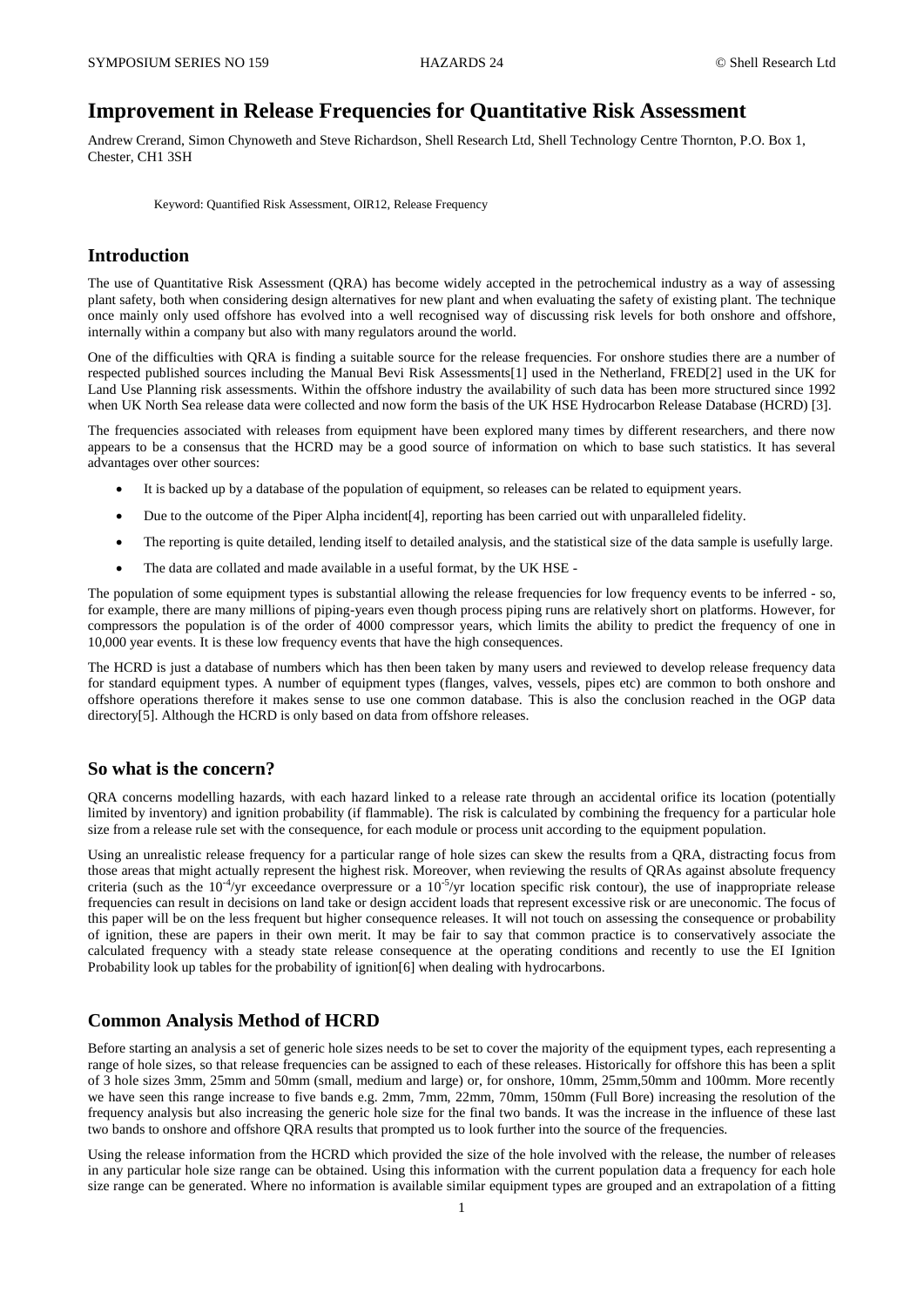function across all the holes sizes has been made. This is where we started to see the issues as different equipment type fitting functions being applied to a sparse data set. Also when using the information from the HCRD without completing a review of the release information to take into consideration the type of release, mass released, operating conditions at time of release etc. releases which should not be included in a QRA may have been included wrongly. These analysis methods were seen as being conservative but the best that could be completed. Unfortunately this has given rise to some anomalies in the 70mm and 150mm generic hole size bands. Examples of this are shown in [Table 1](#page-1-0) where the a simple approach was used with sparse data and applied to large diameter pipelines. Apart from the differences in the numbers both analyses show that a 150mm (full bore) leak is more probable than a 70mm leak and that its probability is similar to a 22mm release. This appears unrealistic as, from consideration of possible failure mechanisms, we would expect the probability of a very large release to be significantly lower than a smaller leak in a typical operating environment. It is normally the releases in the middle of this range that have the balance of serious consequences and high enough frequency that dominate the risk assessment.

| Probability of<br>Release |      |      | nη<br>-- | 70   | 150  |
|---------------------------|------|------|----------|------|------|
| Analysis A                | 0.69 | 0.09 | 0.13     | 0.03 | 0.05 |
| Analysis B                | 0.61 | 0.17 | 0.10     | 0.01 | 0.10 |
| Analysis C                | 0.62 | 0.23 | 0.09     | 0.02 | 0.05 |

<span id="page-1-0"></span>**Table 1 Release Probabilities for large diameter pipe**

#### **Initial Review of HCRD data base for Pipe releases**

To investigate the anomaly and to identify improved release frequencies an initial review of the HCRD was completed. This showed that apparently some large diameter releases were at little or no pressure or were releases of very small amounts – so it was inappropriate to use them as the basis for a frequency for full pressure process releases. These were typically not always removed from an analysis by users during their review of the database.

Other releases based on information visible in the data base were in the vent or flare system, but did not indicate an equipment failure. The suspicion was that these releases were via the vent or flare outlet, and the quoted hole size was a reflection of the diameter of the vent or flare outlet. However the free-text that is part of the initial reporting (all releases are reported on OIR/12 forms) is not available from the HCRD to prove this one way or the other.

#### **Access to information previously unavailable**

During 2012 through various discussion with the UK Health and Safety Laboratory and Health and Safety Executive we were able to obtain the free text information from the OIR/12 submissions for releases in the HCRD quoted as >100mm hole diameter (85 events in the period 1992 to 2011). This information is available to the HSE but is not freely available as it might reveal aspects of the release submission that would allow identification of the platform or company making the report. For our request the 85 entries of >100mm was a manageable number, and as a result the HSE were prepared to check the information to make sure there was no inadvertent disclosure of facility or company involved.

The additional information is extremely useful in the analysis of the large releases that are used to set the very large release frequency. There are two key findings :

- It showed we were correct in our hypothesis that the flare and vent releases were not piping failures, but ejection of gas or liquids via the normal vent or flare orifice. While it is important to understand such events, they do not in general give rise to hazardous conditions of the sort that are addressed using QRA.
- The HCRD contains no releases involving a full bore failure at process pressure of a pipe, valve or flange of over 100mm diameter. There has been a breakout of a 2 inch pipe from a 16inch pipe giving a 4inch diameter hole.

The extra details allowed a far better understanding of the nature of the most serious releases events so that we can guard against them in the future. This led to a further analysis of the HCRD with this new information on the >100mm releases.

#### **Releases of over 100mm from Process Piping of > 11"**

We consider here the largest process pipe size range, that is 11 inches and upwards. In this band 1148886 metre-years of piping have been recorded in the database.

Rather than concern ourselves with statistical arguments, to derive a fitting function, it has been found useful to look at the relatively small number of large release events associated with these piping populations to gain an understanding of what is recorded.

One of the problems with the HCRD is that some fields may not be populated, so a little care is required in locating the key releases that should concern us. In other cases a large hole diameter may be reported but negligible pressure - whereas in risk assessment it is always assumed that holes happen at normal working pressure.

For example there are 8 releases in the >11" piping that show a hole size of >100mm.

1. 8kg of gas over 12 seconds at 0.2barg while shutting down - no muster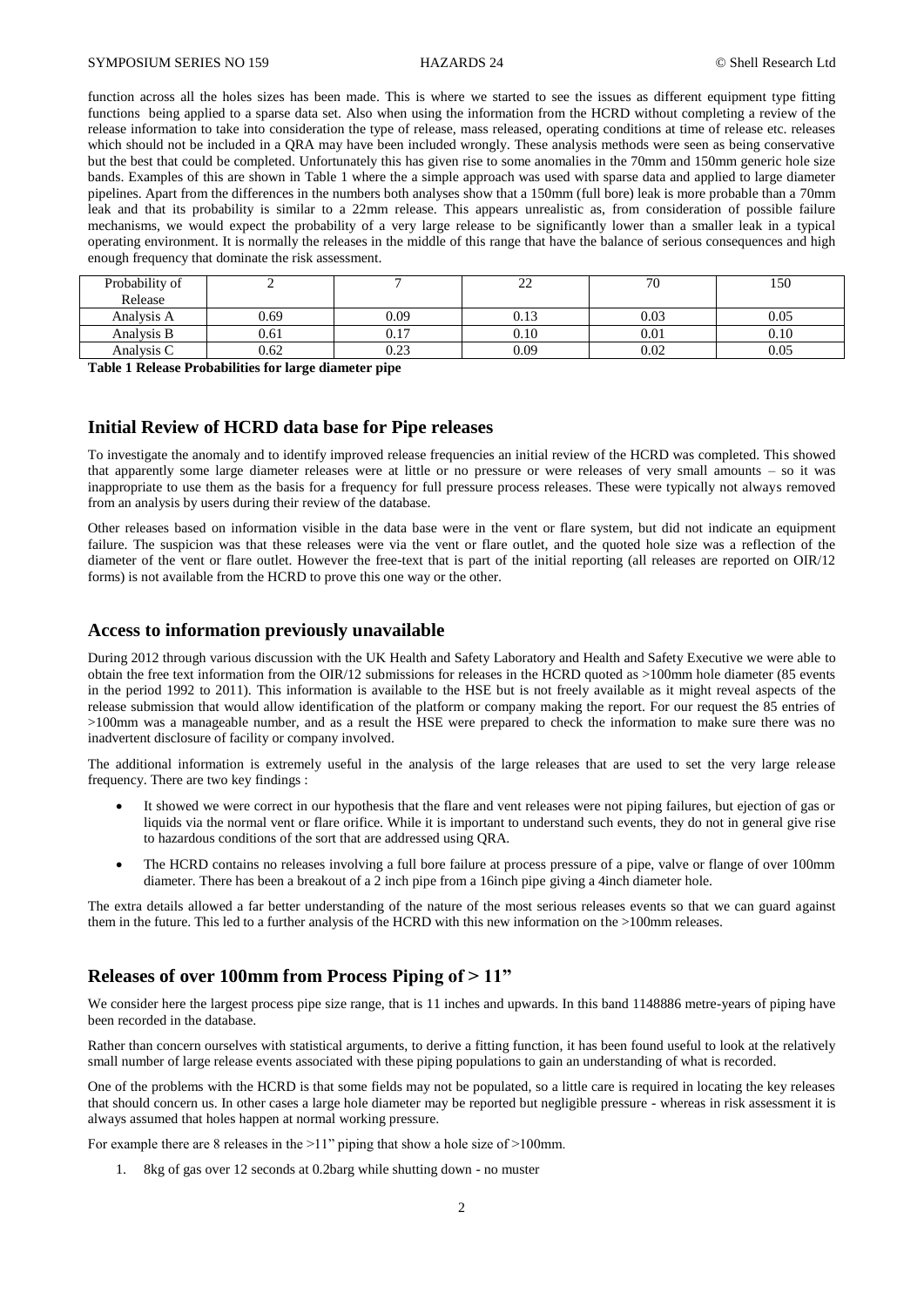- 2. 800kg of oil over 30minutes due to MECHFAIL design fault no muster
- 3. 17049kg of gas over 12 minutes at 16barg due to MECHFAT (fatigue) design fault muster is ATSTATIONS
- 4. 1.5kg of gas over 10 minutes at 0.13barg muster is ATSTATIONS
- 5. 1200kg of condensate over 10 minutes due to IMPROPOP no muster
- 6. 2.7kg of gas over 60 minutes, cause code OPENED no muster
- 7. 0.9kg over 30 seconds, due to defective procedure during cold work. This ignited muster is ATSTATIONS
- 8. 486kg of oil over 1 minute at 0.9barg due to IMPROPOP. This ignited muster is ATSTATIONS

What we are looking for are events where a release of >100mm diameter results in an appropriate hazard for the hole size. What we must avoid is using hole size statistics for events that happen at very low pressure and then modelling these in the QRA as full pressure releases.

Of the 8 releases above only release (3) may be representative of a full pressure release. A quick calculation using the release information recorded shows that the recorded release rate (23 kg/s), if assumed uniform over the 12 minutes, would require a hole of 110mm diameter. The next nearest candidate (5) is only 2 kg/s of liquid and could only be a gravity flow if the release rate is controlled by a hole of >100mm. It is quite likely that for some of these releases the gas or liquid may be emitted from an aperture of >100mm, but the flow will be throttled by a much smaller orifice, such as a valve not properly closed.

There is another release which is not in the list above because a hole size of "N/A" was recorded, but reports 314 tonnes being released over 10 minutes in the HP Vent system. The cause is given as IMPROPOP (Improper Operation), and with no emergency action taken, and no equipment failure code, it is assumed that this was not an equipment failure, and the release was via the vent and not due to failure of the vent. As such it should not form part of the QRA release statistics.

The nature of release (3) has been revealed by accessing the detailed description from the OIR/12 submission. This was a 2" pipe breaking out of 16" pipe, and as such it is exactly the sort of release that should be counted. The quoted actual hole size is 101.6mm (4"), so the hole was larger than the 2" pipe.

Note that there are NO full-bore releases for piping of over 11" diameter.

# **Releases of 50 to 100mm from Piping of > 11"**

There are no releases recorded for large piping in this size range. This is perhaps not a surprise. Large diameter piping has substantial wall thickness, so this piping is particularly robust. Any progressive releases are typically addressed long before they reach the size of 50 to 100mm.

# **Analysis of smaller pipe diameters**

The above style of review of the data, whereby type of release, mass released, operating conditions at time of release was also completed for two other piping diameter groups and focused on the 70mm and 150mm releases.

A summary of the number of releases which were left for analysis are shown in Table 2. Looking at the 70mm band it seems a little optimistic to give zero for the likelihood of a hole of that size in >11" piping. Notwithstanding, larger piping typically is expected to be stronger due to thicker walls, so the occurrence of holes is expected to be less likely than for the smaller piping.

For the 150mm hole size, since one incident is observed for piping greater than 11" but none for the more vulnerable smaller piping size, this one incident was assigned to the combined population of  $3^{\circ}$  <D <11" and D >11".

Table 2 also highlights the scarcity of data to complete a simple analysis with a level of confidence on the results. It was therefore decided that some confidence interval on the actual observed releases should be obtained. To complete this a Poisson distribution was selected as this is a discrete probability function that expresses the probability of a given number of events occurring in a fixed time period. If we take into account that these events occur within a known average rate and without knowledge of the time between the events, therefore random behaviour. Applying this method to the values in Table 2 and taking the total length of relevant piping into account a leak frequency (see Table 3) with an associated confidence level based on the actual recorded data can be derived. It was decided that a 50% confidence level would be used, meaning there is a 50% chance that the real release frequency is higher or lower than the value actually recorded in the HCRD.

| <b>Equipment Type</b>           | 70mm band | 150mm band |
|---------------------------------|-----------|------------|
| Piping / Steel / $D < 3$ "      |           |            |
| Piping / Steel / $3" < D < 11"$ |           |            |
| Piping / Steel / $D > 11$ "     |           |            |

**Table 2 Number of release for each hole size band – piping**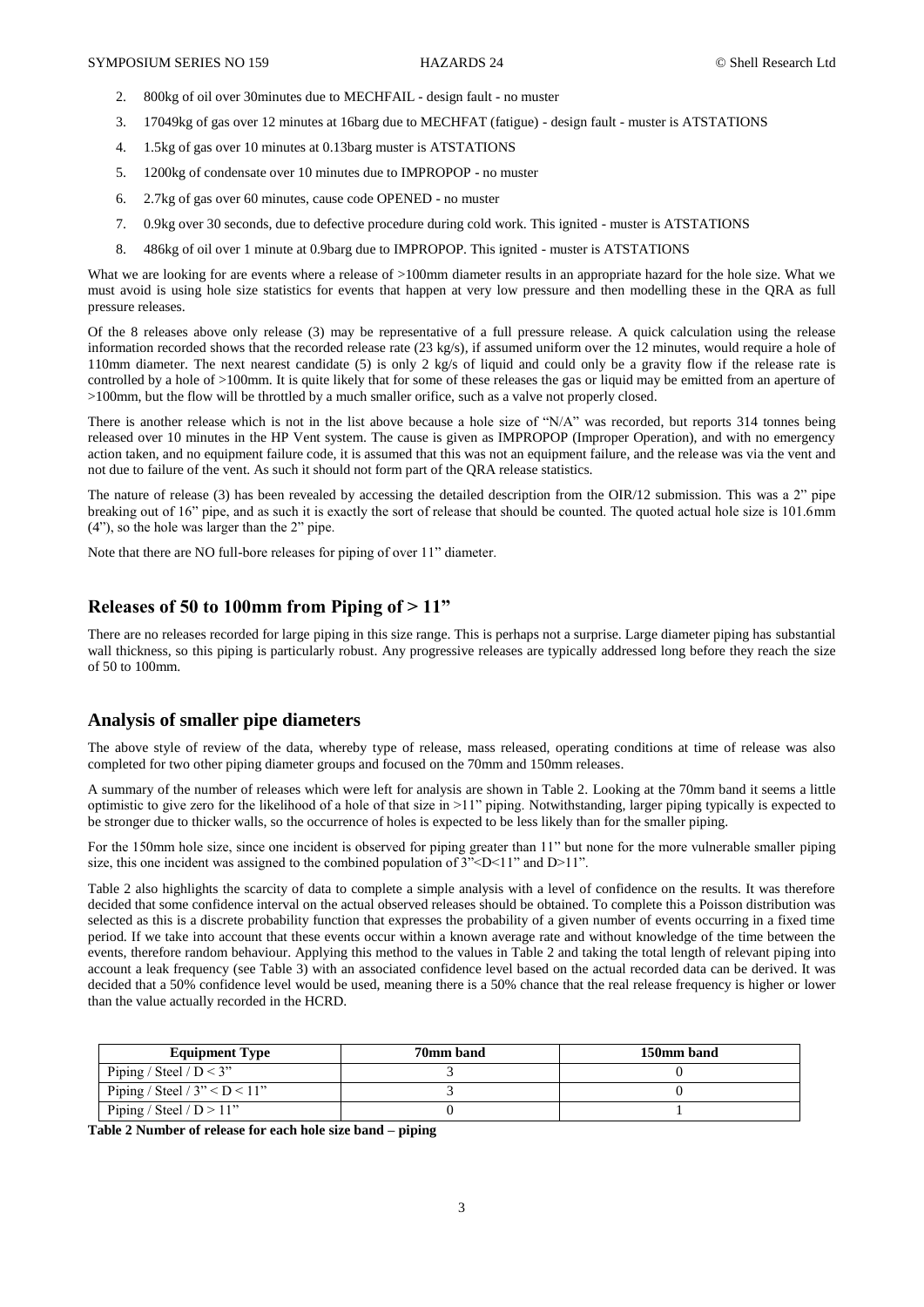| <b>Equipment Type</b>           | 70mm band                  | 150mm band           |
|---------------------------------|----------------------------|----------------------|
| Piping / Steel / $D < 3$ "      | $1.51x10^{0}$ /m yr        |                      |
| Piping / Steel / $3" < D < 11"$ | $9.09 \times 10^{-7}$ m yr | $3.23x10'/m$ yr      |
| Piping / Steel / $D > 11$ "     | $6.03x10^{-7}$ m vr        | $3.23x10^{-7}$ /m yr |

**Table 3 Calculated release frequencies for each hole size band – piping**

#### **Comparison with existing references**

Comparisons have been drawn with two data sources: the UK HSE FRED for onshore studies and the OGP Data Directory relevant for both on and offshore studies.

Table 4 shows the UK HSE FRED release frequency information for piping of various sizes.

#### Failure rates (per m per y) for pipework diameter (mm) **Hole size**  $0 - 49$  $50 - 149$  $150 - 299$  $300 - 499$  $500 - 1000$ 3 mm diameter  $1 \times 10$  $2 \times 10$ 4 mm diameter  $1 \times 10$  $7 \times 10$  $8 \times 10$ 25 mm diameter  $5 \times 10^{-7}$  $4 \times 10$  $5 \times 10^{-1}$  $1 \times 10$  $7 \times 10$ 1/3 pipework diameter  $4 \times 10^{-1}$  $2 \times 10^{-7}$  $1 \times 10$ Guillotine  $1 \times 10$  $5 \times 10$  $2 \times 10$  $7 \times 10$  $4 \times 10$

## **ITEM FAILURE RATES**

#### **Table 4 UK HSE FRED Release Frequencies - Piping**

The frequencies for larger releases in Table 4 are comparable with those derived in this report from the HCRD. For example our 150mm band represents holes over 100mm up to full bore, which for the information in Table 4 is equivalent to the sum of the  $1/3^{rd}$ diameter and guillotine failure in their two largest pipe size categories. Our analysis calculates  $3.2 \times 10^{-7}$  per m yr, and Table 4 shows 2.7  $\times 10^{-7}$  per m yr in pipes >300mm and < 499mm, and 1.4  $\times 10^{-7}$  per m yr for larger diameter pipes.

Our analysis of the 3" to 11" pipe diameter range (76mm to 279mm) covers much of both the FRED 50mm to 149mm and their 150mm to 299mm ranges. In the latter range, the combined  $1/3$  diameter and guillotine (50mm to full bore) frequency is  $6x10^{-7}/m$ year. In the 50mm to 149mm range the large hole size frequency is  $5x10^{-7}$ /m year. Our analysis gives around a value a factor of two higher,  $1.23 \times 10^{-6}$ /m year.

Table 5 shows the release frequencies as published in the OGP data directory for each of their release types. These release types, it is believed were introduced to differentiate between the different outcomes of the releases recorded in the HCRD and it is left for the QRA practitioner to decide which set of data to use with their chosen consequence modelling.

Recently a number of studies have been seen where the release type "All" has been applied to conservative consequence modelling. This is believed to be a too conservative approach and reference should be made to the descriptions in OGP where using 'full' and 'limited' would be more appropriate.

|              | Hole Dia (mm) | 150                  | 300                  | 450                  | 600                  | 900                  |
|--------------|---------------|----------------------|----------------------|----------------------|----------------------|----------------------|
| All          | >50           | $7.6x10^{-6}$        | $7.3 \times 10^{-6}$ | $7.3 \times 10^{-6}$ | $7.3 \times 10^{-6}$ | $7.3 \times 10^{-6}$ |
| Full         | >50           | 6x10                 | $5.4x10^{-7}$        | $5.3x10^{-7}$        | $5.2x10^{-7}$        | $5.2 \times 10^{-7}$ |
| Limited      | >50           | $3.2 \times 10^{-6}$ | $2.9x10^{-6}$        | $2.9x10^{-6}$        | $2.9x10^{-6}$        | $2.9x10^{-6}$        |
| Full+Limited | >50           | $3.8x10^{-6}$        | $3.5x10^{-6}$        | $3.4x10^{-6}$        | $3.4x10^{-6}$        | $3.4x10^{-6}$        |

#### **Table 5 OGP Release Frequencies - Piping**

It is not meaningful to compare our analysis to the "All" type release as these cover all reported incidents in the HCRD including those which would not normally be included in a QRA.

To complete the comparison with OGP the last two holes size bands of OGP and our analysis require to be combined, therefore we are therefore looking at >50mm releases. This comparison shows that our calculated release frequency is approximately a factor of 2 higher that the 'full' and approximately a factor of 3 lower 'full+limited'. What is not as obvious using this method of comparison is the effect of our analysis method on the last hole size band which when compared with similar grouping of hole size ranges has shown an order of magnitude difference. This finding is similar to the comments provided in OGP where it discusses uncertainties stating that it can be a factor of 3 (higher or lower) for very small releases and a factor of 10 (higher or lower) for large and very large releases.

It can therefore be seen, for the piping releases recorded in the HCRD, that the high level data include a range of releases that are inappropriate for consideration in a QRA. Identifying those releases involves reviewing the type of release, mass released, operating conditions at time of release and, the free field text describing more information on the release including if it was a uncontrolled or controlled release. This has shown overall a reduction in the release frequencies for the larger hole size ranges compared with OGP and previous analysis and closer in line with UK HSE FRED.